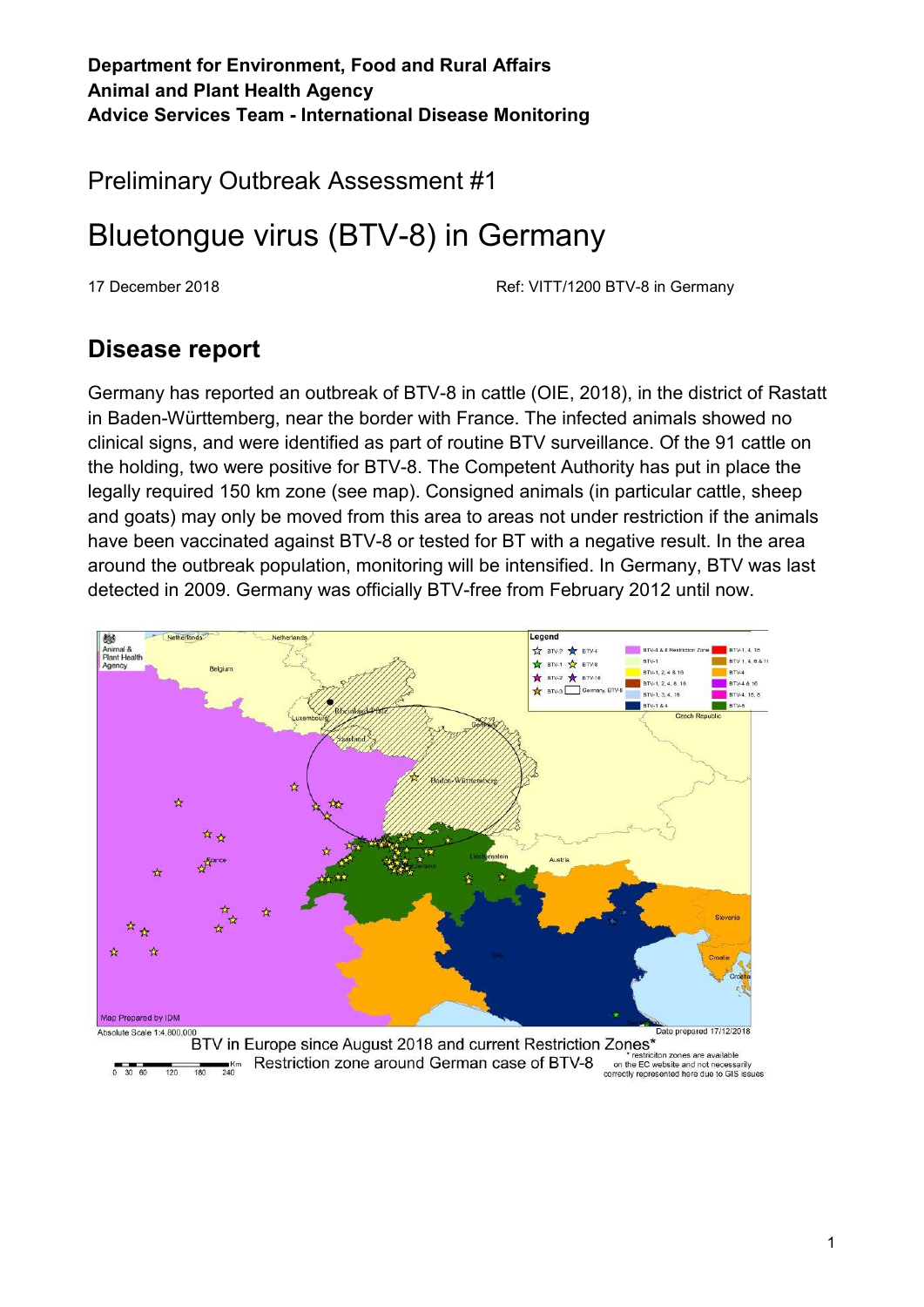#### **Department for Environment, Food and Rural Affairs Animal and Plant Health Agency Advice Services Team - International Disease Monitoring**

## **Situation assessment**

Vaccination of cattle against BTV has been used in Baden-Wuerttemberg in recent years on a voluntary basis because of the BTV cases in neighbouring France and Switzerland. However, vaccination is not mandatory as it is in France and Switzerland, and according to the Competent Authority, only about 25% vaccine coverage has been achieved, which is not sufficient for the comprehensive prevention of outbreaks (Friedrich-Loeffler-Institut, FLI, 2018). For this purpose, at least 80% of susceptible animals must be vaccinated.

At present, there are no reports of wider spread to other parts of Germany, nor information about wider virus circulation. Animals that have been vaccinated against BTV-8 are protected against reinfection. Duration of protection is limited, in some cases to one year, dependent on vaccine used. In addition, the current BTV-8 seems to be less virulent than the virus which circulated in Germany from 2006, as there have been many reports of subclinical infection in France and Switzerland this year. However, there are reports from Switzerland indicating higher levels of virulence in sheep (including some deaths). BTV-8 was last reported in France on 25<sup>th</sup> October 2018. As of the end of November, average temperatures in the past two weeks (from mid to end November) in Northern France and Southern England had been on or below the threshold for vector transmission (12<sup>o</sup>C) (APHA, 2018).

Since 19 September 2018, TRACES has reported certificates for 37 consignments of live bovines being imported into the UK from Germany. This is a total of 750 live animals.

## **Conclusion**

In view of the latest disease intelligence, unsuitable weather in France, Germany and Switzerland, the reduced midge activity at this time of year and poor virus replication rates, the risk the UK remains LOW. Over the last three months there has been non-negligible risk of importing BTV-8 positive animals from Germany, however, these would pose a low risk to GB cattle because of the low likelihood of vector transmission at this time of year. We will continue to keep this under review.

We would like to remind all livestock owners that they should source animals responsibly by working with their private veterinarians and livestock dealers to make sure animals are correctly vaccinated and protected prior to travel. **This means that animals must be correctly vaccinated against BTV-4 and BTV-8 or be naturally immune to both virus serotypes, prior to leaving the Restriction Zone.**

We would also like to remind keepers that if they wish to take animals for show purposes to a restriction zone and then return to a free area, they will need to make sure the animals are vaccinated *against both virus serotypes* prior to travelling into the Restriction Zone.